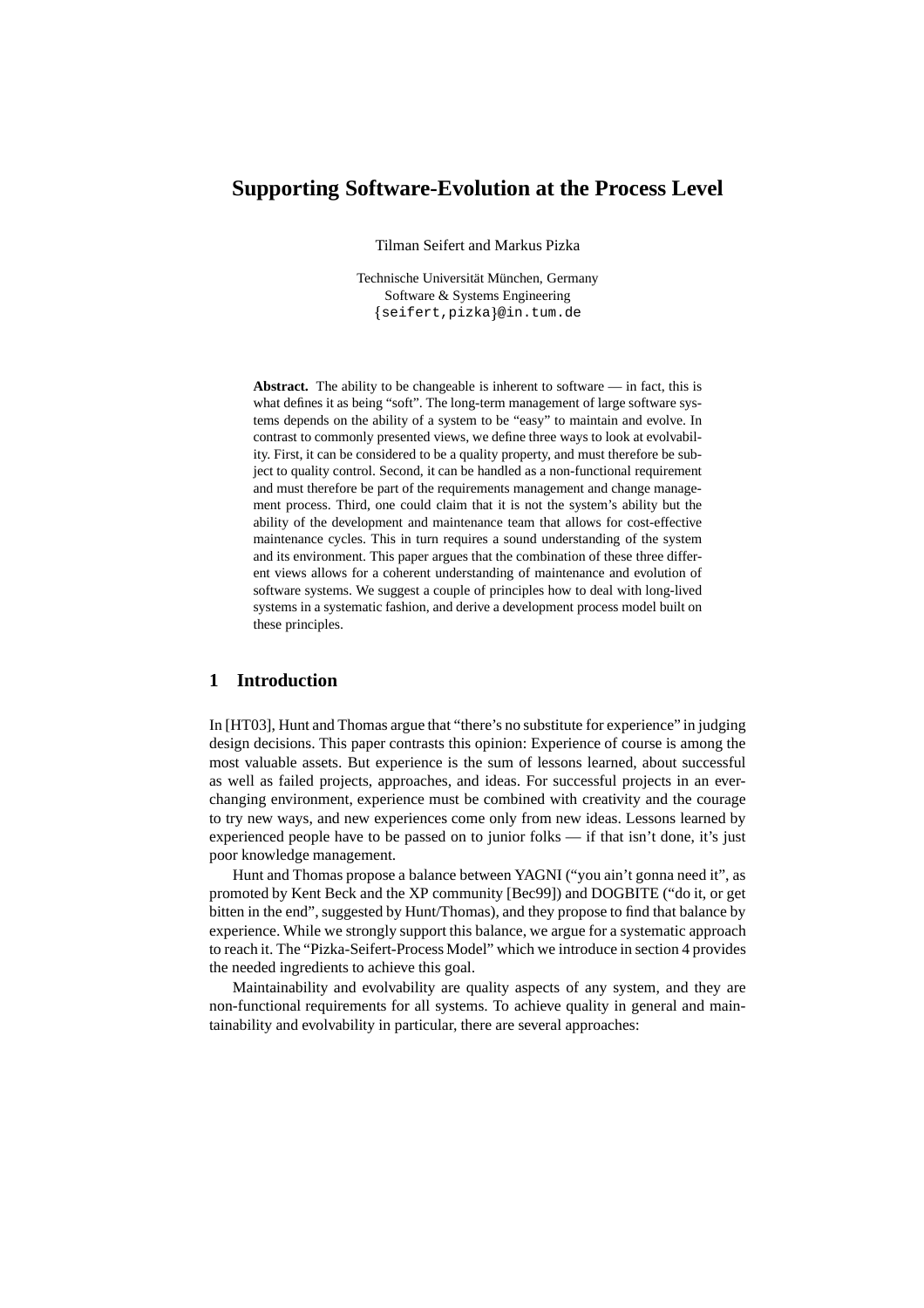*The Organizational Way:* This is about proper project management and appropriate development process models. It also includes team management and knowledge management.

*The Technical Way:* There are again several approaches:

- **–** Use and reuse standard components (like e. g. Meyer suggests [Mey03]).
- **–** Use Standard Architectures: Reuse not code but ideas. This is basically a pattern approach, using "best practices".
- **–** Model-Based Development: Concentrate on the new aspects of your system, and leave other issues to the CASE tool. The aim is to formulate concepts on a higher level of abstraction.

This distinction can also be found in [Mey03]. These approaches are non-exclusive and need to be combined effectively. We introduce a software process model that integrates well-known techniques like incremental development or architecture refactoring with a systematical approach that explicitly alternates between active development stages and consolidation stages. This process model is based on the observation that on one hand the technical foundation of a system might not be prepared for certain changes and must therefore be changed from time to time, but on the other hand the system's growth needs to be planned carefully, or otherwise it will be difficult to handle fairly soon.

This article is organized as follows: Section 2 introduces three views on the evolvability of a software system. Section 3 names principles for long-term management of large software systems. Section 4 introduces a new process model for the management of long-lived software systems and contrasts it to the maintenance practices of the SPiCE model [SPI95].

## **2 Three Ways to See Evolvability**

The process of evolution and maintenance is very complex — that's why many authors seem to think of experience as the only way to deal with it. We believe that it is now time to de-mystify this area, and propose a systematic approach to analyze important factors, and derive a process model to deal with this complexity in a systematic fashion.

### **2.1 Evolvability as a Quality Property**

A software system, or a part thereof, like a component, might be put into a different context than the one which it was originally developed for. Reasons are manifold: functional and non-functional requirements evolve, the system might need to scale in a different way, it could be reused in a different environment, or neighboring systems might change. The adaptability of the software to the new context can be expressed by quantifying the effort needed to make it work correctly and useful. This adaptability can be regarded as one quality property of the software.

Therefore it seems obvious that maintainability and evolvability are subject to the quality management process. But this in turn implies that the QA process must be capable to consider and control the needs for evolvability. For this, let us consider the exact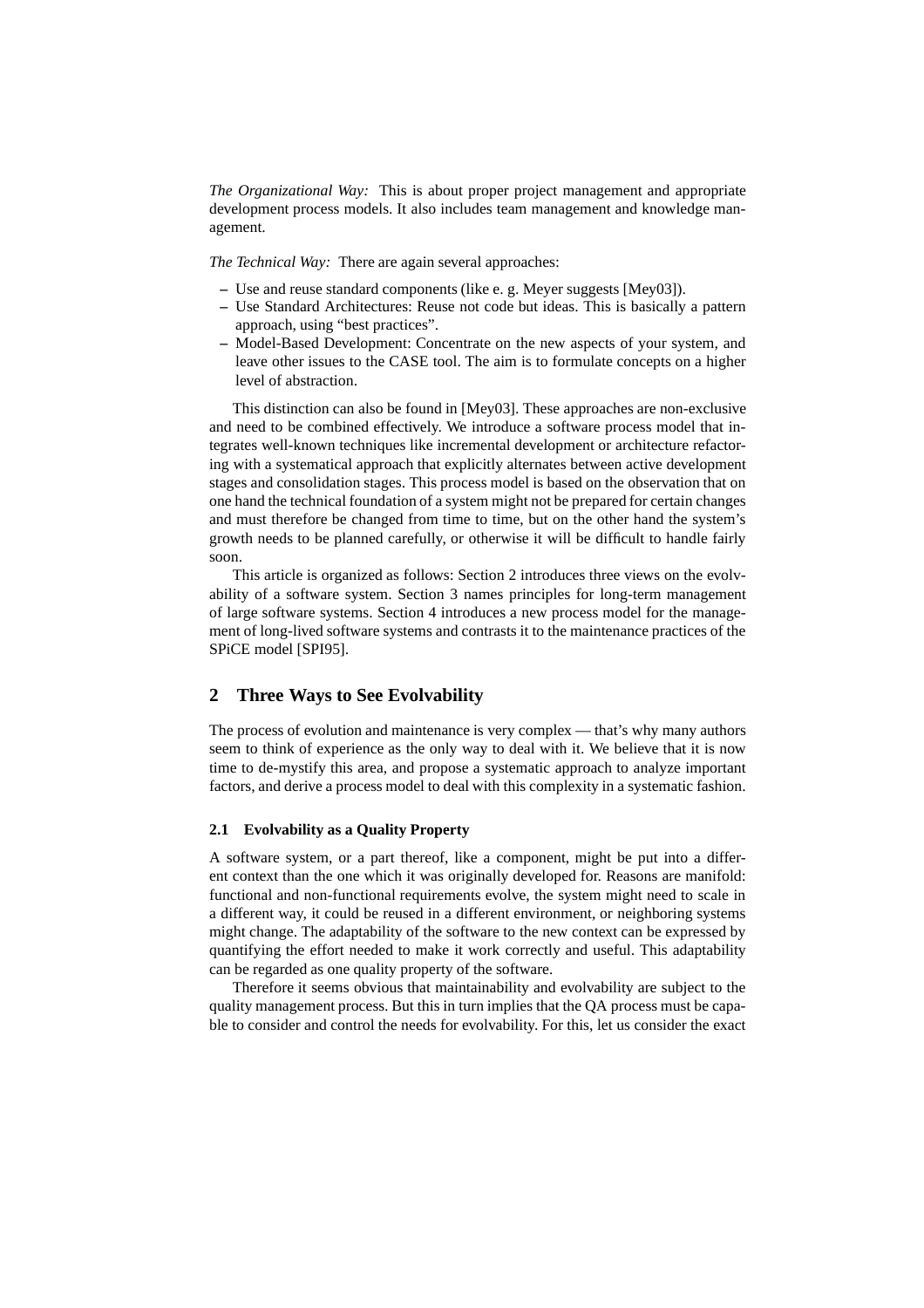properties that define evolvability. Only a system in which every part is understood can possibly be maintained. This requires a technically sound architecture and capable developers. A somehow complete and accurate (we didn't say "lengthy") up-to-date documentation is typically very helpful.

It is difficult enough to develop an architecture that is at the same time simple and easy to understand, precisely defined, and powerful enough to express all important concepts of the system. Concerning design policies for good architectures, there is a long list of literature describing principles for good design of interfaces, components, or architectures, covering at least three decades of research on Software Engineering, e. g.: Parnas, 1972: Separations of Concerns [Par72], Meyer, 1997: OO Design and Design by Contract [Mey97], Szyperski, 1998: Component Software, [Szy98], Beck, 1999: YAGNI [Bec99], or Bass et al., 2003: Software Architecture [BCK03].

Yet, it is even more difficult to develop an architecture with all the properties mentioned above and the additional ability to be flexible and adaptable. No matter how flexible an architecture is designed, in a changing environment architectures will have to change, too. This is not a bad thing in itself, but architectural changes have to be accomplished within an appropriate process.

### **2.2 Evolvability as a Non-Functional Requirement**

Evolvability and maintainability can also be regarded as non-functional requirements. They are defined by the expectations for the lifetime, changing environments, or changing functional requirements. This view has some interesting implications:

- **–** The wish for "easy maintainability" needs to be expressed explicitly, and the conditions under which maintenance or evolvements might happen, need to be qualified.
- **–** Different scenarios of possible system evolution will be set up.
- **–** Being part of the requirements, the trade-off between time-to-system and maintainability will explicitly be dealt with by giving priorities to requirements. By introducing expectations about possible changes to the system, the decision about the needed "elegance" of a solution is now shifted from the programmer or designer to the customer. This is a chance to involve the customer into technical decisions in terms that he or she can actually relate to.

Since these expectations are by their nature subject to uncertainty, they should be dealt with in the risk management process.

#### **2.3 Evolvability as an Ability of the Team**

The properties mentioned above, that define the effort needed to maintain or evolve a software system, are assumed to be relative to the knowledge and experience a developer or a development team has with this particular system or with systems of this particular kind.

This is true to some extent, but in the light of the long periods of time that many systems are in productive use, the fluctuation of developers, and the aim to improve the accuracy of planning, there is the wish to decouple the term "maintainability" of a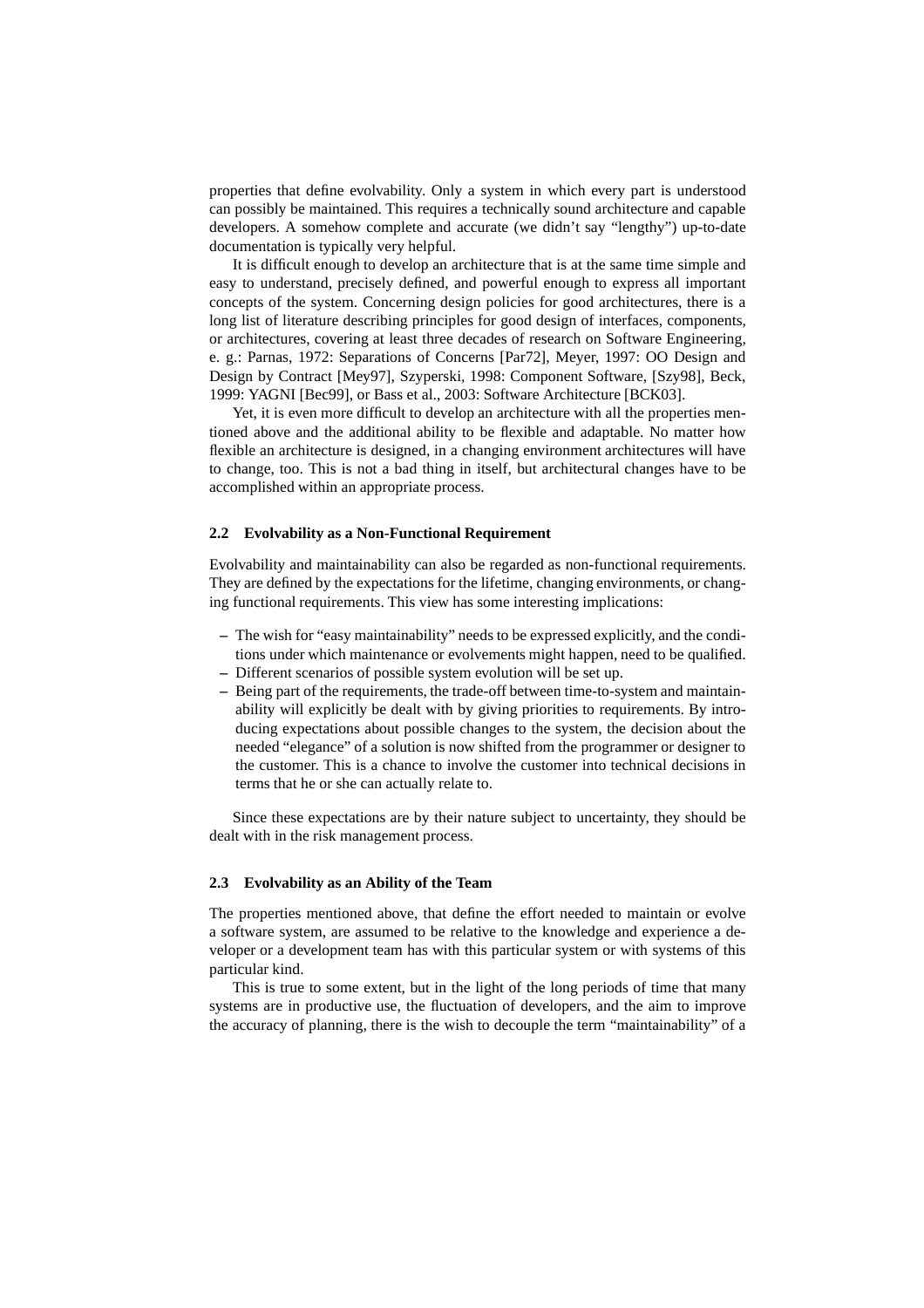system from the persons actually working on the system. This reasoning is the foundation for postulating concise documentation and an architecture that is relatively easy to grasp. At the same time, we are proposing an approach that is based on a systematic reasoning instead of just relying on the experience of people as long as they are available.

# **3 Guiding Principles of System Evolution**

We consider some general principles as essential for successful long-term management of large software systems.

- 1. Tiny changesto the way the system is used entail minor changesto the system itself, and eventually its quality deteriorates. A redesign of the system is neither necessary nor desired for every tiny change—but it must not be forgotten. An evolution process must therefore allow for both small changes and major revisions.
- 2. Continuous consolidation: In the long run, the system integrity must be kept. Once it is lost, it is hard or impossible to regain.
- 3. Working knowledge about the system is required and must be kept. Once it is lost, it may be hard to regain.
- 4. The economic side: Long-lived software systems are expensive. Business goals must be clearly defined in order to find the appropriate technical solution.
- 5. For any project it is common sense that all development steps have to be planned. Let's call these steps "micro steps"—and it becomes evident that the "macro steps" which define the evolutionary changes of a software systems, need to planned very carefully.

# **4 The Pizka-Seifert Process Model**

When contrasting the YAGNI approach and the DOGBITE statement, we feel reminded on the discussion of "bottom-up" vs. "top-down" approaches to requirements and implementation. Both approaches have their advantages and disadvantages.

Strict bottom-up development would mean trying to reach the requirements by creating higher level services based on already known or available concepts and components. By this, bottom-up development proceeds rapidly and delivers highly efficient systems that might well miss their actual requirements. Top-down development in contrast, means to start with the requirements specification and refine them stepwise down to the technical infrastructure. Trivially, the resulting system will perfectly match its requirements but it may well miss technical reality, which in turn must be compensated with complicated and inefficient mappings to the execution environment.

In order to benefit from the advantages of both sides and eliminate their shortcomings, a development process needs to combine both into one process. As we will show below, this can be achieved by alternating between evolution and consolidation phases. This would be an enhancement of the "Staged Software Life Cycle Model" as proposed by Rajlich et al. [RB00].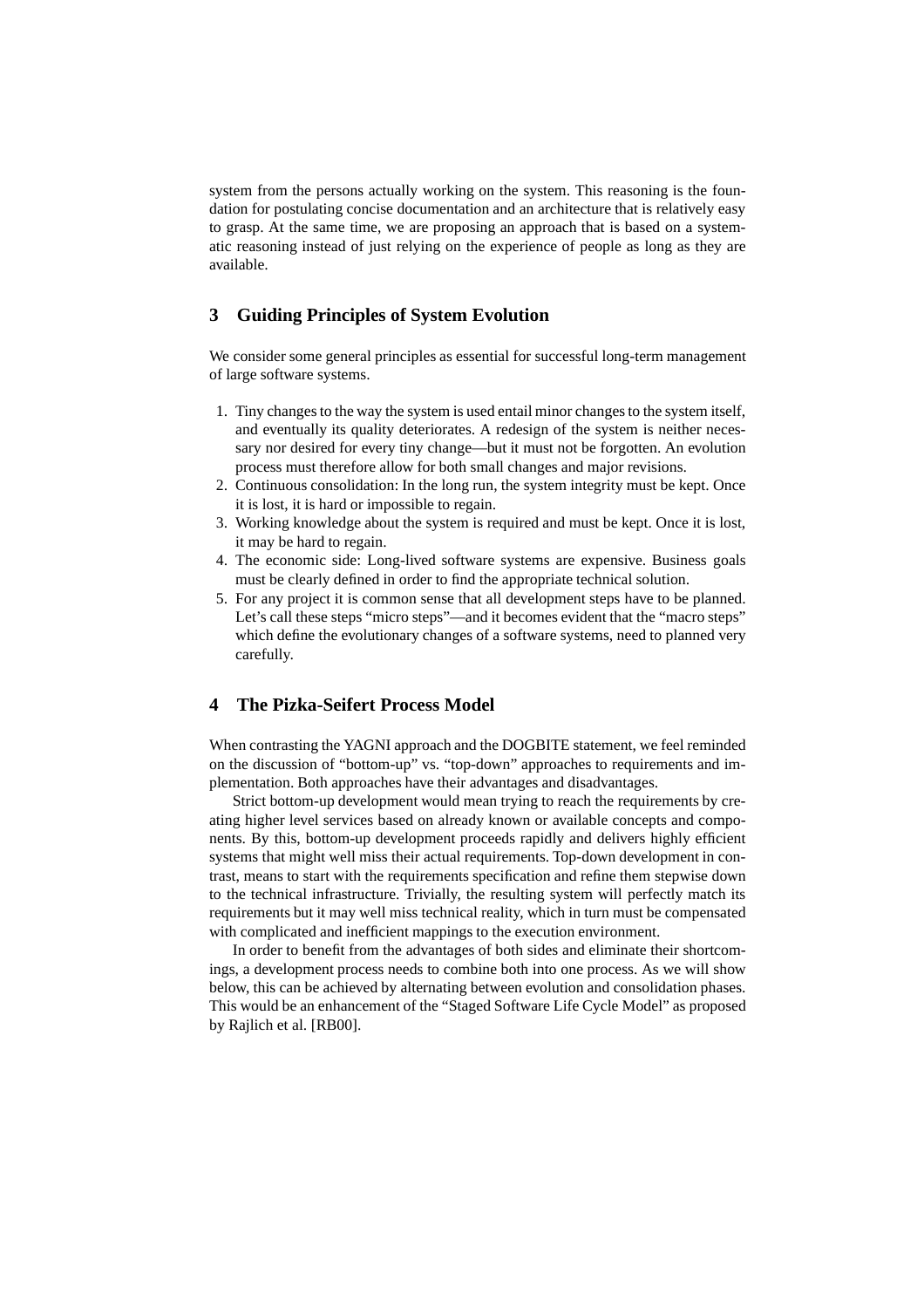#### **4.1 The Staged Software Life Cycle Model**

In [RB00], Rajlich and Bennett introduce the "staged software life cycle model": According to this model, the life cycle of a software system starts with *initial development* where a first fully functional version of the software is produced. The system moves on to *evolution stage*, during which the system's functionality is enhanced or adopted in order to better serve the users' needs. The next phase is the *servicing phase* which only allows for minor repairs and small functional changes. From there, it is inevitable that the system eventually passes on to the *phase-out* stage where the system is being kept alive but is not changed any more. Typically, this is due to the fact that no developer or maintainer dares to touch the system any more. Finally, the system is *closed down* and replaced by it successor.

### **4.2 Critique**

This model is intuitively helpful for the description of long-lived systems. It certainly helps e. g. in discussions between management and technical staff about the state of a system and necessary technical decisions and their consequences.

However, it stays rather vague on issues that would be important for constructive steering of system evolution. The model does not give any hints on how to stay in the evolution stage as long as possible. It uses but does not define the term "architectural integrity" that — according to the model — seems to be one of the major pillars on which evolvability relies.

It furthermore states too rigidly that systems can not return from servicing back into evolution. There are several counterexamples to this, if we think for example of Open Source Software such as Linux or commercial products, such as SAP, that were successfully serviced and evolved in several iterations over long periods of time.

In addition to this, we believe that the initial development should not be viewed separately from the rest of the life cycle. First, it has a decisive impact on the life-time of the system. Second, long running initial developments are themselves composed out of evolution and servicing steps.

#### **4.3 The PSPM Approach**

With the PSPM (Pizka-Seifert Process Model) we define a model that can be used for constructive planning of a system's life cycle. The PSPM takes software evolution from mere descriptions of a system's state to actual planning steps including both management and technical decisions. We base our model on the three views on system evolution introduced in section 2 and adhere to the guiding principles given in section 3.

Figure 1 illustrates the PSPM. From the very beginning of initial development the system enters a process that alternates between evolution and consolidation phases. This process spans the complete life cycle of the system until its phase out. Between the major phases evolution and consolidation, the system is serviced, that is minor corrections or enhancements are performed. According to number 1 of our guiding principles a single servicing activity does not degrade the quality of the system enough to necessitate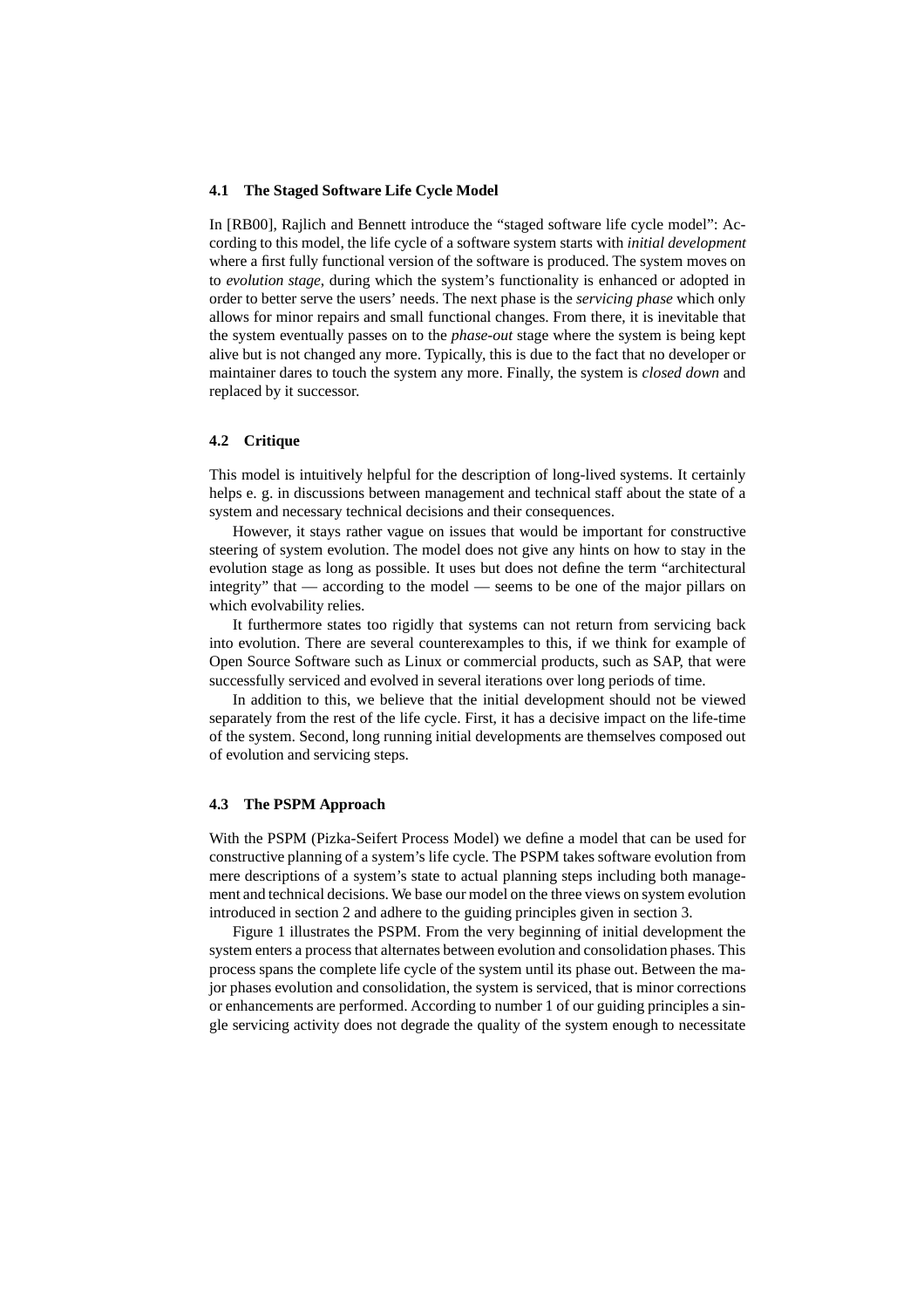

**Fig. 1.** PSPM Software Life Cycle

major rework. But increasing numbers of tiny changes together with their interplay may cause serious risks in the long run.

The accumulation effect is encountered with an explicit consolidation phase, which we will explain in more detail below. The consolidation phase constitutes the bottom-up portion of the process. The existing system is taken and modified according to technical aspects without actually adding new features but changing what is already there.

The evolution phase is the top-down part of the PSPM. In this phase, requirements are elicited, refined and corresponding features are integrated into the system. The primary focus of this phase is to implement the requirements and not the elegance of the technical solution.

We state that both phases are essential and must be carried out in systems development one way or the other. The PSPM differs from other iterative processes models significantly by respecting the role of both activities at the process level. By this, evolution becomes more controllable, consolidation steps are pre-planned, the development team can be organized accordingly, and planned consolidation activities can be communicated to the customer before they are unavoidable.

#### **4.4 Software Consolidation**

It is important to actively avoid serious troubles *before* they happen. For this, we have to "clean up" the system from time to time. We call this clean up consolidation. It can be viewed as "preventive maintenance".

During this phase, no new features are implemented. Instead, we check the consistency of documentation, we look for concepts that are distributed over the system and could be centralized, components that grew too large and should now be split, components that interact heavily or inefficiently, dead code, redundancies and much more. Briefly, the system is refactored into a consistent state and freed from redundancy. As consolidation is very different from the development of new concepts it needs to be carried out by experts with particular skills and techniques.

Architecture consolidation itself is not completely new but happens in many maintenance projects. But usually, it is applied *after* serious problems have appeared. At this time, the system is often already in a state that is very difficult to comprehend or change. Consolidation becomes complicated, costly, risky and takes too long. Thus, an assessment of the usefulness of the system might indicate the replacement of the system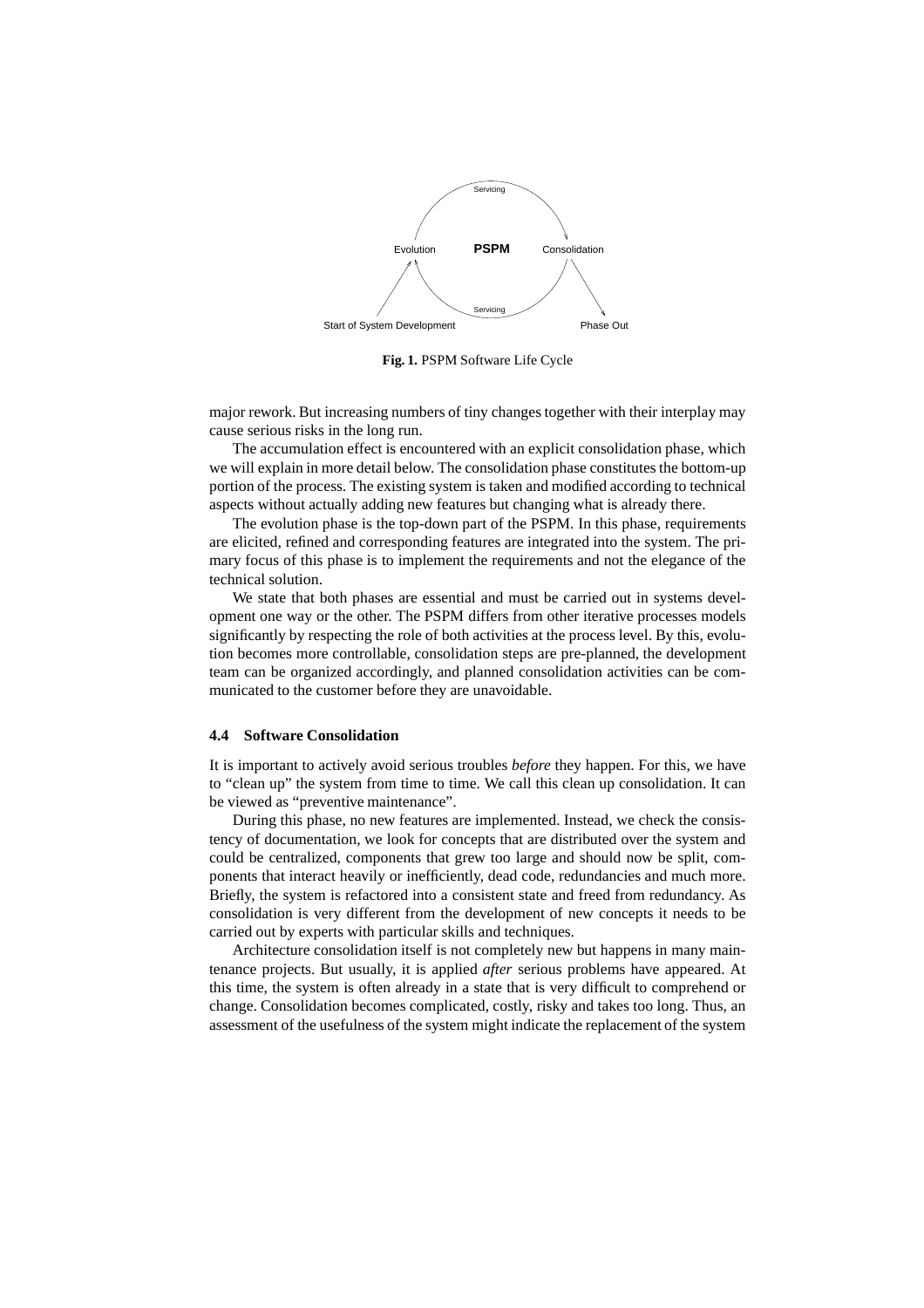[STS97] although it is well-known, that large scale software development projects carry high risks [CHA99].

We state that this undesirable situation can be avoided or at least significantly delayed. We therefore institutionalize regular consolidation as an important and productive part of the life cycle of the system. This way, consolidation comes in as a preventive measure instead of a counter-measure against tough problems. Our aim is to keep the system in a "healthy" state and to maintain it as clear and concise as possible.

## **4.5 Discussion**

Working knowledge about the system is very important — but it is as important to be open and to let in new expertise. The alternation between development and consolidation assigns a high value to working knowledge and experience, and it also embraces new views on the system.

Technical decisions always have a price, and some changes to software systems involve serious investments. Therefore, it is necessary to take business decisions about how much to invest in a software system consciously. The systematic, a priori planned consolidation phases align technical decisions with business goals. We introduce the expectations about the lifetime of the system explicitly as a relevant factor for design decisions and investment decisions. Thereby, we can avoid the classic dispute about "nice" and "cheap" solutions, typically carried out between technical staff and their managers.

In terms of the Staged Software Life Cycle Model, our model allows for keeping large software systems in the "evolution stage" as long as wanted in an actively planned way.

It is useful to compare our new process model with a well-known capability model in order to detect strengths and weaknesses. The SPiCE model [SPI95] for example considers several engineering practices. Concerning "maintenance" it proposes that the process should "respond to" changing environments, which would be a *reactive* process. What is actually needed are *active* processes that do not only perform change management, but support active steering of the software evolution. The PSPM does support long-term management of system evolution that goes beyond the planning of single projects and the mere reaction to change requests.

## **5 Conclusion**

The PSPM model paves the ground for new constructive ways to manage large software systems over long periods of time. Technical questions are aligned with business goals.

A currently ongoing consolidation project in a large, long-lived information system shows very promising results supporting the PSPM. Our approach achieves a high level of satisfaction among developers due to its constructive nature and the four-eyeprinciple which brings in new expertise in addition to the available experience with the system.

Of course, open issues remain. For brevity, this paper only considers the process aspects. Other details like organization or technical aspects need to be discussed in greater